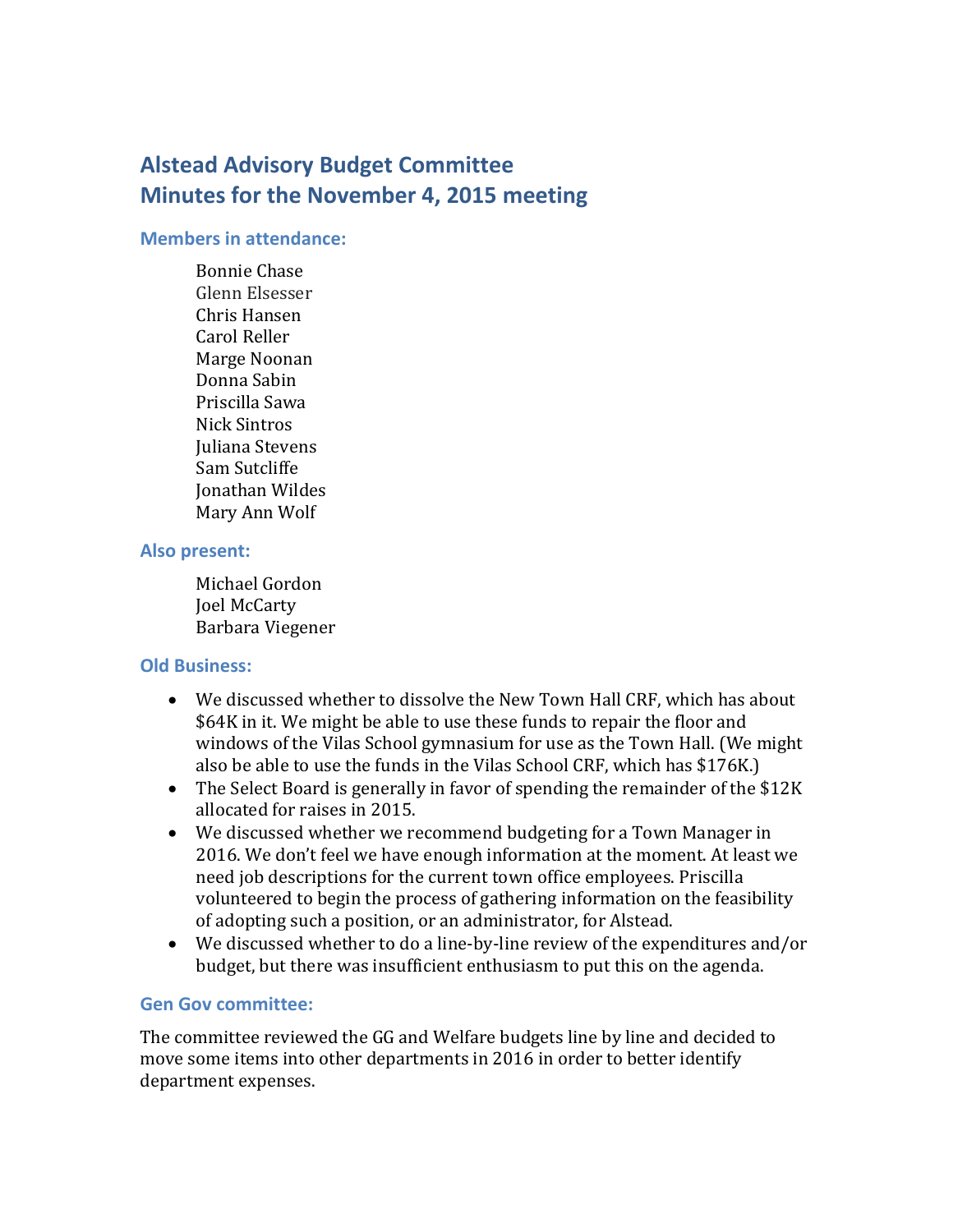The committee urged the Select Board to make repairs on town buildings with the funds allocated for 2015.

Julie is still not on the list of people who can review the U.S. Cellular phone bills, but she has learned enough to raise questions about whether various pieces of equipment and various services are being used efficiently.

## **Quarterly Report committee:**

The next quarterly report will explain how the 2016 tax rate was set by the Select Board. Sam will start a draft after the Select Board meeting on November 10.

## **EMSG committee:**

The Request for Proposals went out to fire truck vendors this week. Bids are due back on January 4. The RFP is for a new truck. The warrant article will need to be written properly such that a fire truck, new or used, can be bought, with a not-toexceed price.

The committee will work next on a document that will present the reasons why a new truck is needed.

A contractor has agreed to submit a bid to fix the fire station door.

The Ambulance budget may change as well if one or more paramedics join - this will affect the wages category. The PD and FD budgets will also undergo some changes. The Select Board has approved applying for a FEMA grant to update the hazard mitigation plan.

## **DPW committee:**

Joel has confirmed that it is OK to spend the funds approved by a 2016 warrant article in 2017, as long as we have an invoice for the purchase by the end of 2016. However, bonding is the preferred method for holding allocated funds over more than one year.

# **Financial Planning/Tools committee:**

Jonathan has drafted some new report formats that can probably be created in MuniSmart. Once we review the formats, we can ask MuniSmart for a quote on training a town employee to create these reports and/or creating those reports for us.

## **Select Board:**

At the November 10 meeting, the Select Board will set the tax rate. We have \$726K in fund balance, compared to a low of \$527K in 2012, \$560K in 2011 and 2013, and a high of \$780K in 2014.

We could drive the discussion on the tax rate by considering a list of possible warrant articles.